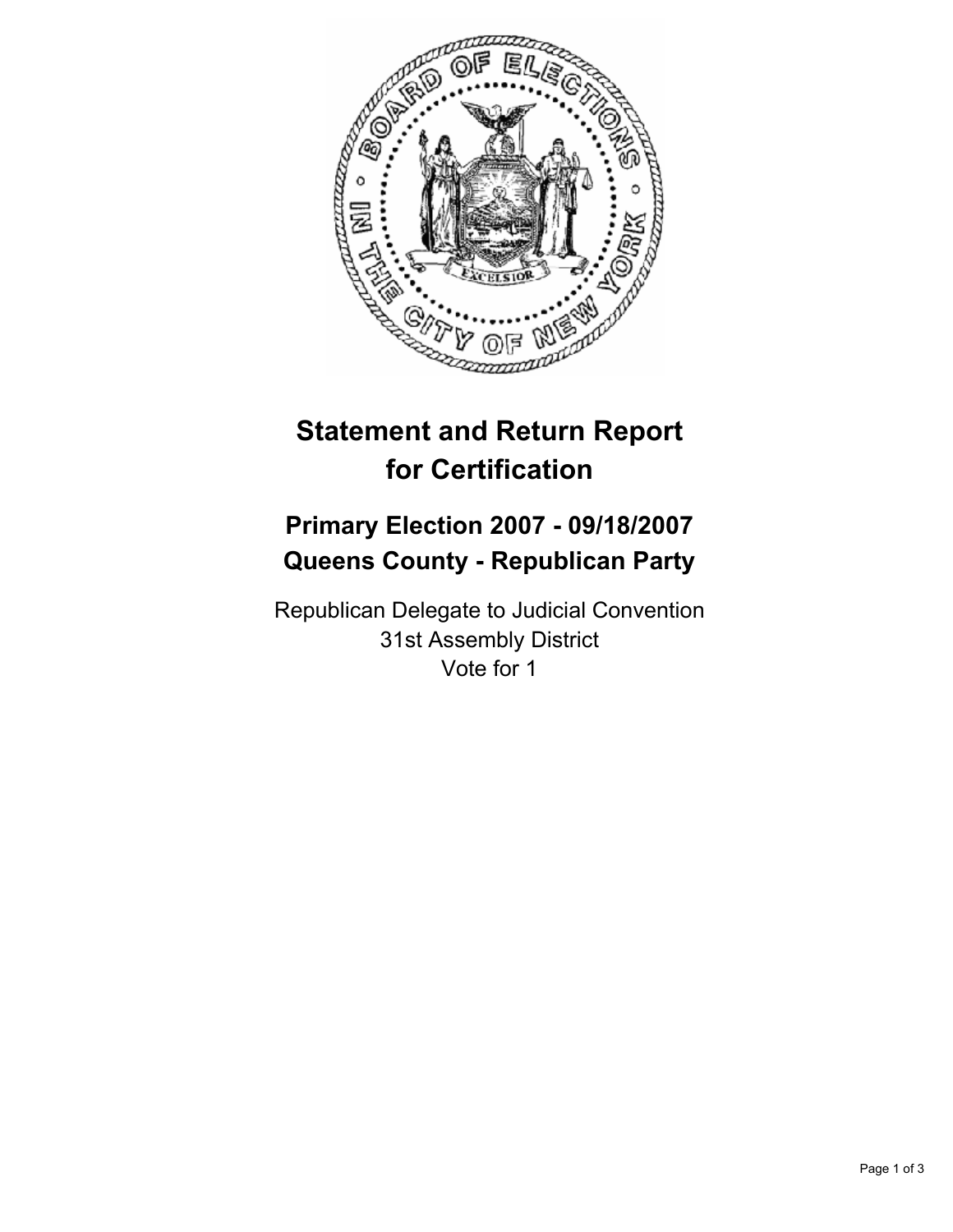

### **Assembly District 31**

| <b>Total Votes</b>     | 98 |
|------------------------|----|
| <b>KARYN PETERSEN</b>  | 44 |
| <b>JOSEPH F KASPER</b> | 54 |
| AFFIDAVIT              |    |
| ABSENTEE/MILITARY      | 46 |
| <b>EMERGENCY</b>       |    |